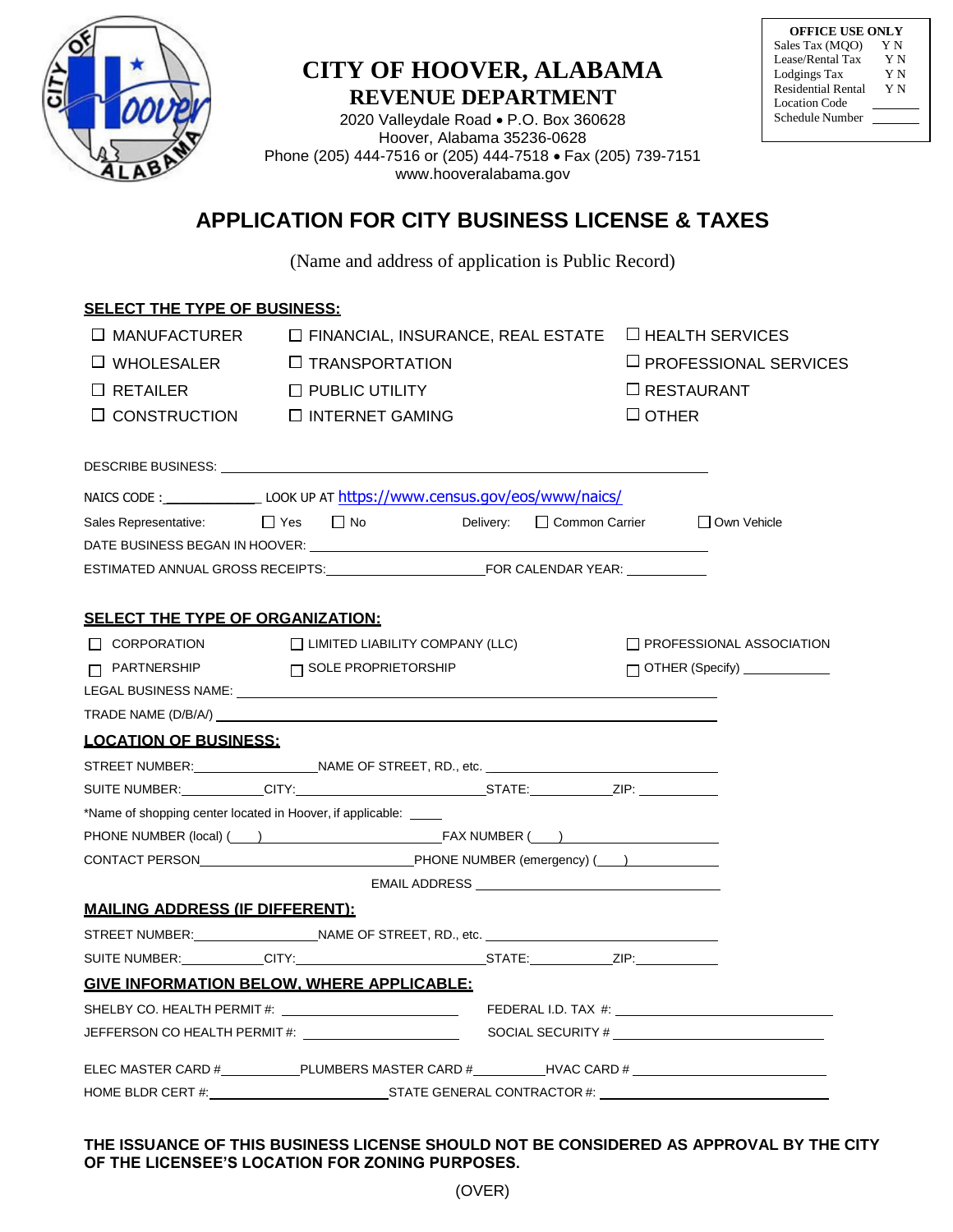# **COMPLETE THE SECTION THAT APPLIES TO THE TYPE OF ORGANIZATION OF YOUR BUSINESS.**

| NAME/ADDRESS OF ALL OFFICERS OF CORPORATION | <b>TITLE</b> | PHONE NO. |
|---------------------------------------------|--------------|-----------|
|                                             |              |           |
|                                             |              |           |
|                                             |              |           |
|                                             |              |           |
| LOCATION DATE OF INCORPORATION:             |              |           |
| OF INCORPORATION: STATE:                    | COUNTY:      |           |

**CORPORATION** (Attach additional sheet if necessary)

# **PARTNERSHIP OR LLC** (Attach additional sheet if necessary)

| <b>NAME/ADDRESS OF ALL PARTNERS</b> | <b>TITLE</b> | <b>PHONE NO.</b> | <b>SOCIAL SECURITY NO.</b><br><b>OR</b><br><b>FEIN</b> |
|-------------------------------------|--------------|------------------|--------------------------------------------------------|
|                                     |              |                  |                                                        |
|                                     |              |                  |                                                        |
|                                     |              |                  |                                                        |

DATE OF FORMATION OF PARTNERSHIP OR LLC:

## **SOLE PROPRIETOR**

| <b>NAME/ADDRESS OF</b><br><b>OWNER</b> | ----<br>. | <b>PHONE NO.</b> | <b>CURITY NO.</b><br>~-<br>SOCIAL<br>SF. |
|----------------------------------------|-----------|------------------|------------------------------------------|
|                                        |           |                  |                                          |

#### **COMPLETE AND ATTACH ADDITIONAL INFORMATION SHEET IF IS BUSINESS IS LOCATED IN THE CITY OF HOOVER**

**I hereby certify that all information is true and correct.**

**DRIVER'S LICENSE #** STATE WHERE DRIVER'S LICENSE IS HELD

**SIGNATURE** DATE

**TYPE OR PRINT NAME**

Comments\_

#### **OFFICE USE ONLY**

| CLASS | <b>AMOUNT</b> | <b>CLASS</b> | <b>AMOUNT</b> | <b>PENALTY</b>              |  |
|-------|---------------|--------------|---------------|-----------------------------|--|
|       |               |              |               | <b>ISSUANCE FEE</b>         |  |
|       |               |              |               | <b>CARD TRANSACTION FEE</b> |  |

 **TOTAL \_\_\_\_\_\_\_\_\_\_\_\_\_\_\_**